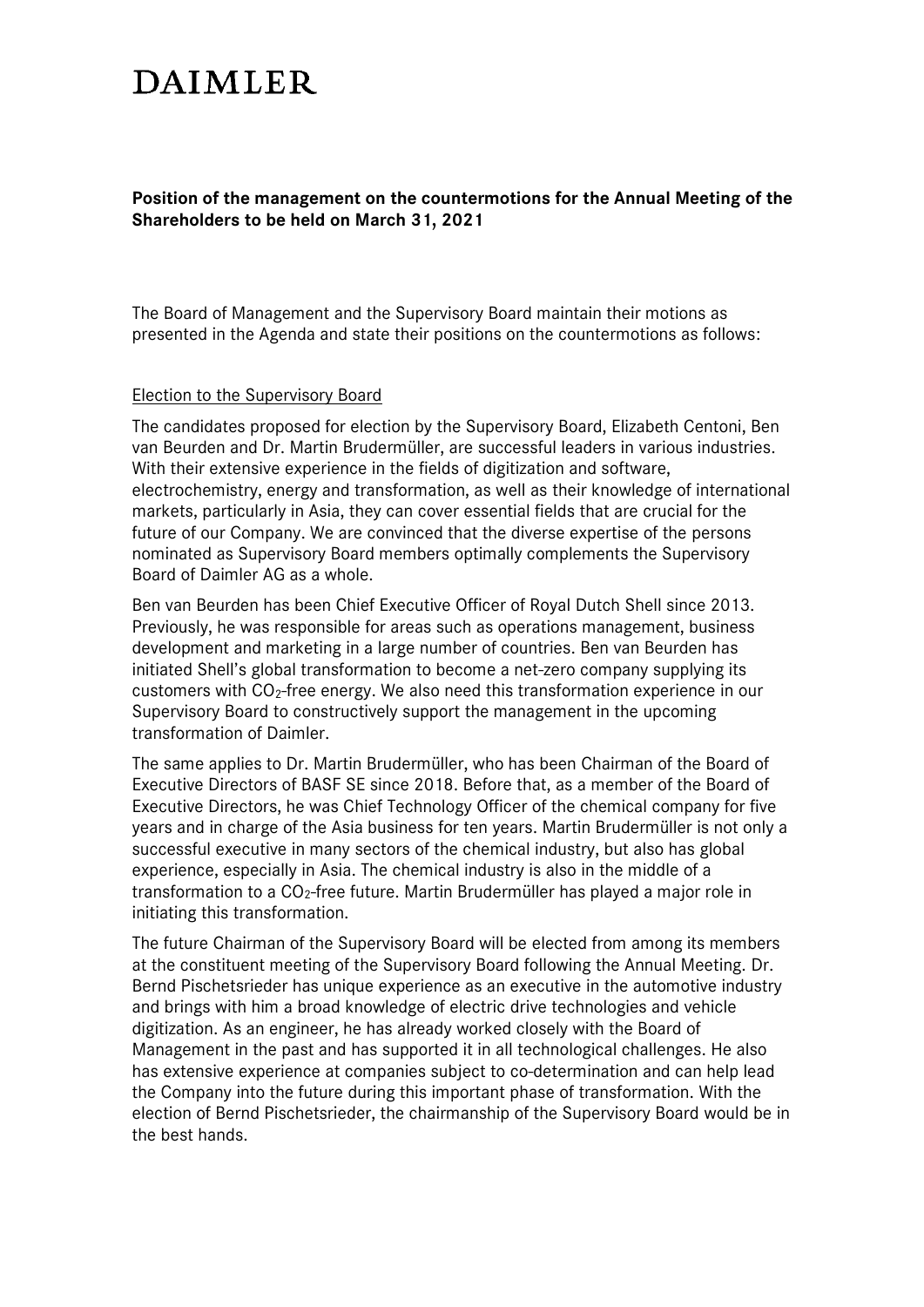Independence of the members of the Supervisory Board representing the shareholders

The German Corporate Governance Code (the Code) as amended on December 16, 2019, which has been in force since March 20, 2020, contains several recommendations relating to the independence of the members of the Supervisory Board representing the shareholders. The decision on the assessment of independence is expressly assigned to those members of the Supervisory Board representing the shareholders. Indicators defined by the Code which may suggest a lack of independence on the part of a member, for example membership of the Supervisory Board for more than twelve years, are to be taken into account. The Code expressly states that even if one or more of the indicators to be taken into account are fulfilled, a Supervisory Board member may still be considered independent. Taking into account all relevant aspects, the members of the Supervisory Board of Daimler AG representing the shareholders have come to the conclusion that all shareholder representatives in office as of December 31, 2020 are independent within the meaning of the Code. This was substantiated in the Declaration on Corporate Governance – in particular also with regard to Dr. Bischoff and Dr. Börsig. The Code's recommendations on independence were complied with. Both gentlemen maintained the necessary critical distance to the Company and to the Board of Management of Daimler AG at all times, as well as the necessary clear, alert and critical view when monitoring the Board of Management. This is also manifested in their conduct of office, on the one hand as Chairman of the Supervisory Board, and on the other as Chairman of the Audit Committee and the Legal Affairs Committee. Moreover, with regard to both the emissions-related proceedings and the antitrust-related proceedings, independent legal experts have just recently confirmed that the Supervisory Board fully complied with its (supervisory) duties under stock corporation law in the past financial year.

# Resolutions and measures of the Supervisory Board with regard to ongoing antitrust and emissions-related proceedings

In line with its responsibilities, the Supervisory Board dealt in detail with the issues raised regarding the possible liability of Board of Management members in connection with antitrust matters, and obtained expert advice on this from independent legal experts. The Legal Affairs Committee also dealt with the issue in detail and made appropriate recommendations to the Supervisory Board. In addition, the Supervisory Board again obtained an expert opinion from an independent legal expert in stock corporation law, a summary of which was made available to the shareholders in advance of the Annual Meeting and which confirms that the Supervisory Board fully complied with its obligations under stock corporation law with the measures initiated and the resolutions adopted. Similarly, the Supervisory Board and the Legal Affairs Committee dealt in detail with the emissions-related proceedings and also obtained an expert opinion on this from an independent legal counsel, a summary of which was also made available to the shareholders in advance of the Annual Meeting. This expert opinion also confirms that the Supervisory Board fully complied with its obligations under stock corporation law with the measures taken and the resolutions adopted.

# Remuneration of the Supervisory Board members and corresponding amendment to the Articles of Association

The remuneration of the Supervisory Board was already approved by the 2017 Annual Meeting. In terms of content, the proposed adjustment affects only the Legal Affairs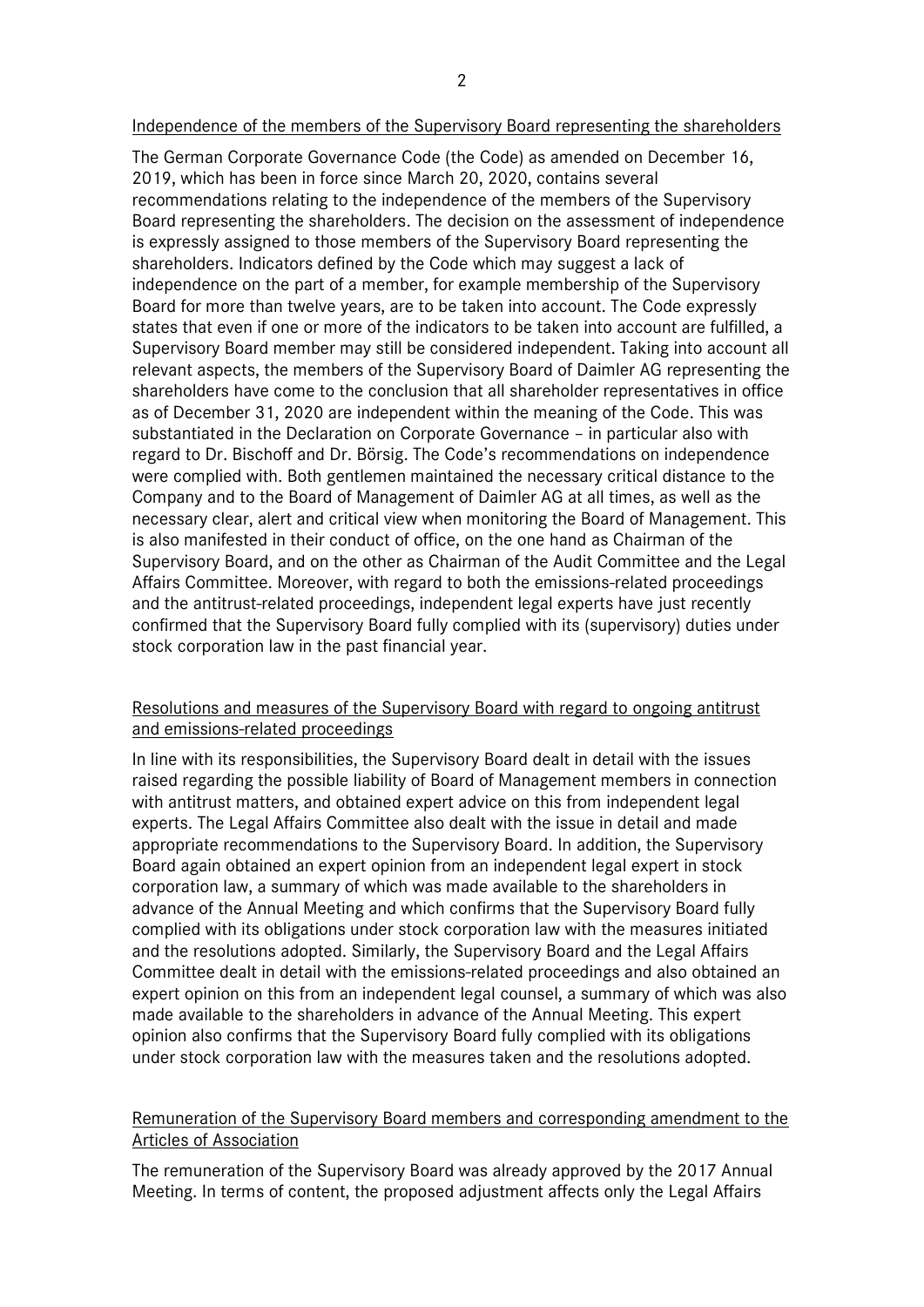Committee, which was newly established in 2019. This committee coordinates the exercise of the rights and duties of the Supervisory Board with regard to the ongoing emissions-related and antitrust-related proceedings against Daimler AG and companies of the Group. It prepares resolutions of the Supervisory Board in these matters and issues corresponding resolution recommendations. As part of the agreement in principle reached in the 2020 financial year with various US authorities to end regulatory proceedings concerning alleged violations of US and California environmental laws in connection with exhaust emissions, the Legal Affairs Committee was assigned further tasks and decision-making authority with regard to fulfilling the obligations assumed in the agreement in principle. Due to the associated significant increase in the scope of work to be done, the additional function-related remuneration for the chairperson and members of the Legal Affairs Committee is to be increased effective January 1, 2021. This is also in line with the recommendation of the Code to take appropriate account of increased time requirements for chairpersons and members of Supervisory Board committees when determining remuneration. The members of the Committee perform the tasks assigned to them very diligently and vigorously, as also demonstrated by the number of meetings held by the Committee in the past year.

#### Dividend

Like many other companies in Germany, Daimler is making use of the legally regulated possibility of short-time working to safeguard jobs.

Funding of the short-time allowance is from the social-security contributions paid in half by the companies and half by the employees. The short-time allowance is an insurance payout.

The dividend proposed by the Board of Management and the Supervisory Board takes into account the careful and prudent consideration of the interests of all stakeholders to whom the Company is committed, as well as the current business situation, liquidity and the business outlook. The employees have also received special payments for the 2020 financial year in the form of a corona bonus of €1,000 each and a profit-sharing bonus of €500 each.

For several years now, Daimler has generally aimed to pay an annual dividend of 40 percent of the distributable net profit. At the same time, the dividend should be covered by the free cash flow of the industrial business.

We are of course aware of the current discussions. But we are also aware of how important the dividend is for our shareholders as owners of our Company. Our shareholder base is international and diversified. It includes institutional investors as well as private investors, pension funds and employee shareholders.

Institutional pension funds in Germany and abroad provide for the old-age security of many people, i.e., retired persons and pensioners depend on liquidity inflows from dividends and distributions. The proposal made by the Board of Management and the Supervisory Board to the Annual Meeting of a dividend of €1.35 per share for the 2020 financial year would amount to a total distribution of €1.4 billion.

We will continue to maintain the advance expenditure that serves to safeguard the future viability of our Company. In particular, this includes our clear commitment to  $CO<sub>2</sub>$ -neutral mobility and the implementation of electric drive systems as a top priority.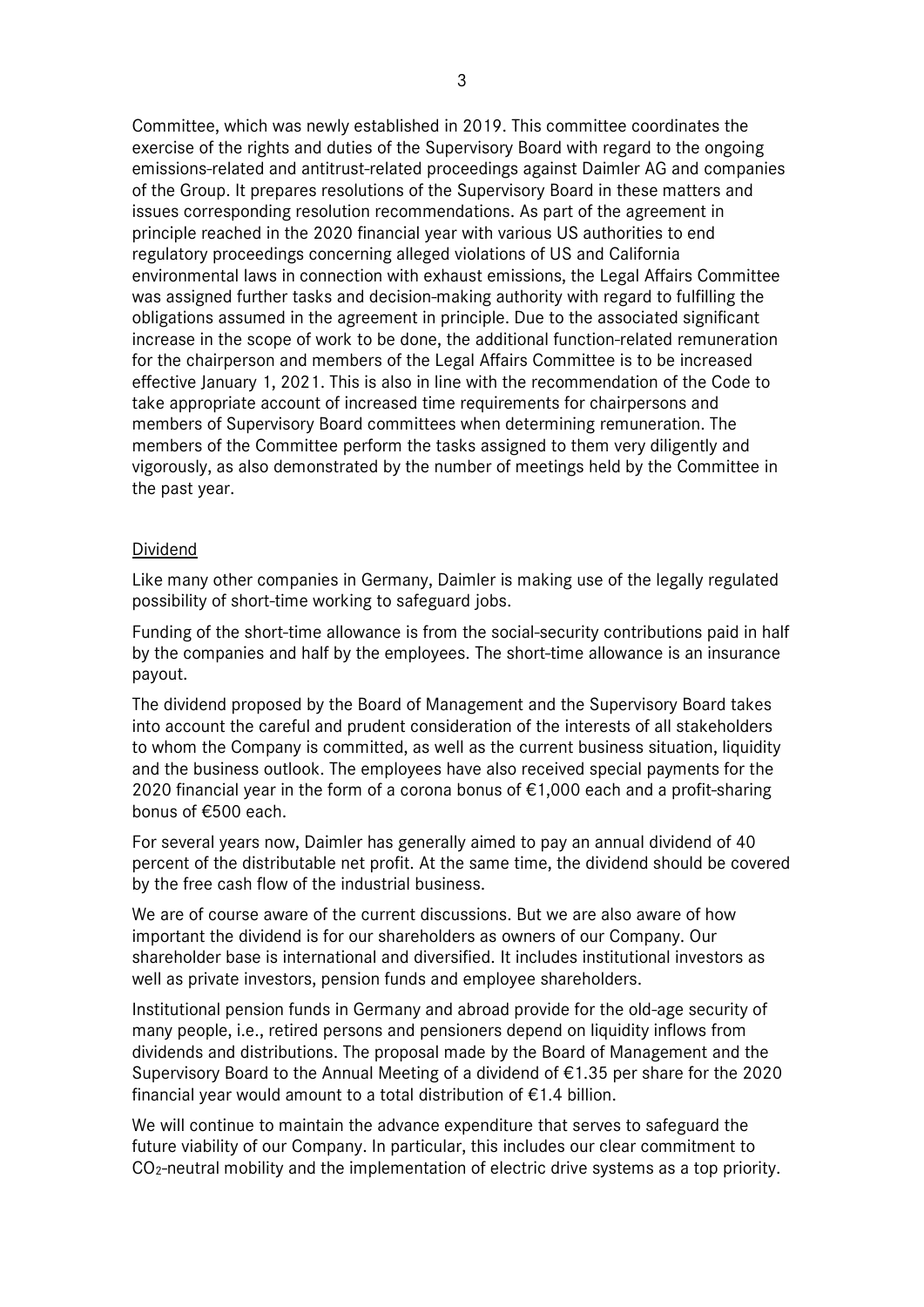## Possibility of a majority takeover

More than one billion Daimler shares are in circulation worldwide. Our largest shareholders include the Kuwait sovereign wealth fund (since 1974) and the Chinese investor Li Shufu. The latter holds the largest shareholding in Daimler through the company Tenaciou3 Prospect Investment Limited (since 2018). In July 2019, the Chinese BAIC Group acquired 5% of the voting rights in Daimler.

It is a fact that Renault decided to sell its stake of about 1.55% in Daimler in March 2021 for financial reasons. This has no impact on the existing strategic cooperation. Nevertheless, we were informed of the sale by Renault in accordance with the applicable legal requirements. Nissan continues to hold a 1.54% stake in Daimler as part of the original cross-shareholding.

We continuously monitor the development of our shareholder base and are in constant and close contact with both external advisors and our investors.

## Exhaust emissions diesel vehicles

Daimler has already taken important steps toward legal certainty in connection with various diesel proceedings; these include, in particular, the US settlements in 2020 and also the conclusion of the administrative offense proceedings by the Stuttgart district attorney's office in 2019.

The Company continues to cooperate fully with all authorities.

In the interests of our Company, we do not comment on ongoing proceedings. This is because our experience has shown that our restrained communication supports constructive dialog with the authorities.

Since 2018, Germany's **Federal Motor Transport Authority (KBA)** has repeatedly issued subsequent supplementary provisions to the EC type approvals of certain Mercedes-Benz diesel vehicles and has ordered recalls. In each case, it has taken the view that certain calibrations of more closely specified functionalities are to be assessed as impermissible defeat devices.

Daimler takes the opposite legal view on this issue. For this reason, and in order to obtain clarity for the future in the interpretation of relevant legal standards in a complex technical environment, the Company has filed an appeal and is having the issued notices of objection reviewed by the administrative court. Irrespective of the legal clarification of the matter, the Company is implementing all administrative orders issued by the KBA, is continuing to cooperate fully with the authorities and is establishing transparency.

In general, Daimler is developing **software updates** for the diesel fleet of the Euro 6b and Euro 5 emission standards in Europe that will improve nitrogen-oxide emissions on average for the vehicles in normal driving operation. The Company is thus making an important contribution to the further improvement of air quality. The software updates also stem from agreements reached by various manufacturers with the German government in the context of the National Diesel Forum in August 2017. In addition, as mentioned above, Daimler has been carrying out mandatory recalls since 2018, as instructed by the Federal Motor Transport Authority, during which software updates are also installed.

As is already known, in September 2019, the **Stuttgart district attorney's office**  issued a penalty notice for negligent breach of supervisory duty with vehicle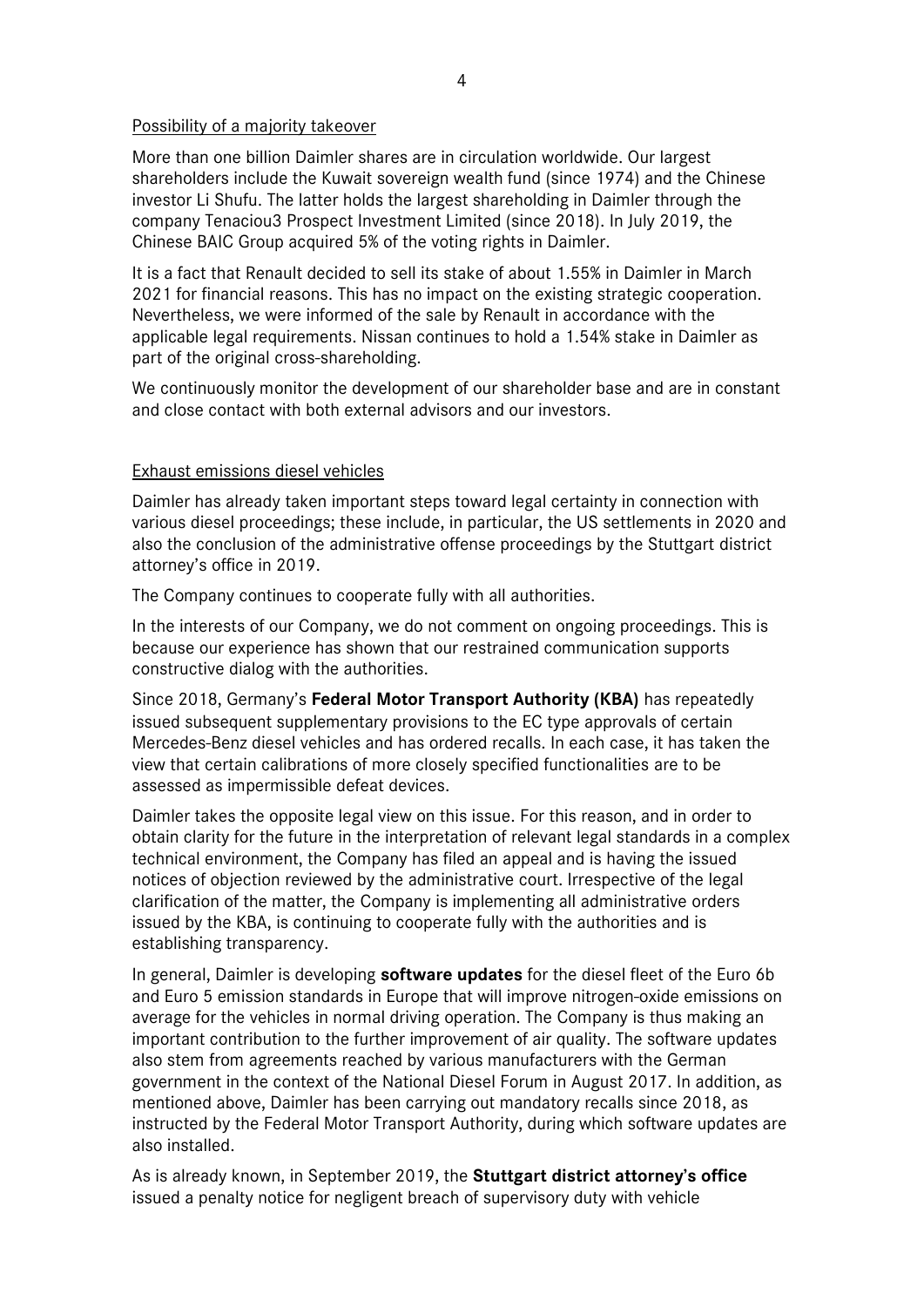certification in connection with deviations from regulatory requirements for certain Mercedes-Benz vehicles.

In that notice, the district attorney's office alleges a negligent breach of supervisory duty at department-head level, several hierarchical levels below the Board of Management.

It was in the best interests of the Company to conclude the penalty proceedings of the Stuttgart district attorney's office promptly and comprehensively, thus establishing legal peace.

As outlined in the 2020 Annual Report, **a large number of customers** of diesel vehicles have filed **lawsuits** claiming compensation for damages or rescission of contracts of sale.

In connection with diesel vehicles, there have been several thousand verdicts in Germany to date in regional and higher regional courts, and the vast majority of those rulings are in favor of the Company.

## Sustainability in battery production

The use of energy from renewable resources for charging batteries is an important factor in the lifecycle of electric vehicles in order to avoid  $CO<sub>2</sub>$  emissions. That is why green charging will be integrated into Mercedes me Charge for all EQ models throughout Europe from the beginning of 2021, enabling customers to charge their vehicles' batteries at more than 175,000 public charging points.

Our own battery factories in Kamenz, Saxony, have been producing battery systems for hybrids, plug-in hybrids and electric vehicles since 2012 and 2018 respectively. They were designed from the outset as  $CO<sub>z</sub>$ -neutral factories, combining solar energy, geothermal energy and a combined heat and power plant, among other things. Our battery factory in Jawor, Poland, like those in Kamenz, was designed from the outset for CO<sub>2</sub>-neutral production.

For battery cells, we have a competitive set of battery-cell suppliers in various countries and regions.

These suppliers already manufacture some of the cells we require in Europe.

We are pursuing a long-term strategy of purchasing where we produce and are pushing forward with the industrialization of innovative battery technologies.

In addition, Mercedes-Benz has agreed to purchase battery cells from CO<sub>2</sub>-neutral production within the framework of its strategic partnerships with CATL and Farasis, starting with the EQS model.

## Model policy and  $CO<sub>2</sub>$  emissions

Our current product offering is the most successful portfolio in the Company's history. With our attractive models, Mercedes-Benz has been the world's best-selling premium brand since 2016.

At the same time, customer and market requirements are constantly changing. We therefore continuously review our products and portfolio and adapt them to changing requirements where necessary.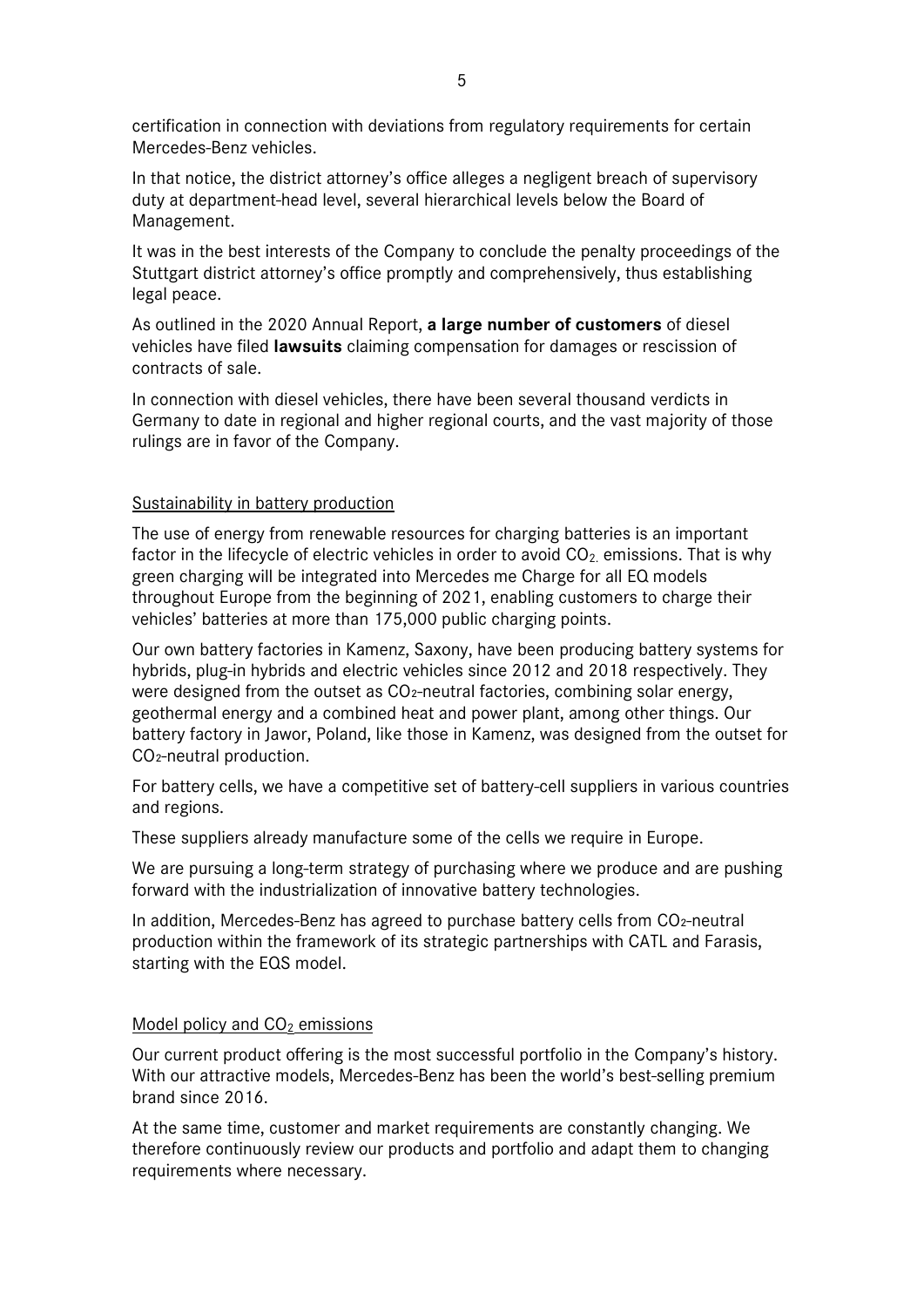Our goal is, and will continue to be, zero-emission mobility: Our entire fleet of new cars is to be CO₂ neutral by 2039. We are taking every opportunity to reduce emissions quickly and sustainably. We are developing new and increasingly efficient drive technologies. As an important milestone along the way, we have set ourselves the goal of achieving more than 50% of car sales with plug-in hybrids or purely electric vehicles already in 2030. Mercedes-Benz Cars' xEV proportion increased from 2% in 2019 to 7.4% in 2020.

The existing  $CO<sub>2</sub>$  emission targets are undoubtedly ambitious. It is therefore all the more important to launch our rapidly growing range of attractive and highly efficient products – with a focus on electrification – in order to achieve these targets in the best possible way. At present, Mercedes-Benz Cars' portfolio includes six all-electric models. With the EQB, EQS and EQE, three more all-electric models from Mercedes-EQ will be presented this year. Furthermore, the product portfolio of Mercedes-Benz Cars will include nearly 30 model variants of the plug-in hybrids by the end of 2021. Mercedes-Benz Cars expects to increase its xEV proportion to about 13% this year.

The plug-in hybrid portfolio covers model variants from the A- to the S-Class, from the GLA to the GLE, with electric ranges of up to 100 kilometers. The new fourth-generation plug-in hybrid models, which will initially go on sale in the S-Class and C-Class this summer, will also have a range of about 100 kilometers. Models with plug-in hybrid drive combine the best of both worlds: the dynamics and efficiency of an electric motor with the range of a combustion engine. They can be driven purely electrically in city traffic, charged at home and at public charging stations, and offer the familiar convenience of short refueling times on long journeys.

Our goal is to be  $CO<sub>2</sub>$  compliant in the European Union in 2021 and subsequent years.

Compared to the certified standard figures, deviations may occur in real-world driving conditions. The deviations between laboratory and on-road emissions primarily result from changes in the general conditions from the legally prescribed standard condition in the laboratory, such as when a vehicle is operated under other vehicle loads (e.g., higher speed, stronger acceleration), other auxiliary equipment is switched on or other temperature conditions prevail.

Also in the case of plug-in hybrid vehicles (PHEVs), the stated fuel-consumption figures are always based on the applicable certification regulations and must be stated in the interests of transparency and comparability for customers.

The fuel consumption of individual PHEVs depends to a large extent on charging and driving behavior. For example, a driver of the current A-Class PHEV with daily charging and a commuting distance of 50 kilometers can already drive solely with battery power, and thus locally emission-free.

However, we are aware that customers in cities, for example, do not always have access to charging infrastructure and cannot charge their PHEV every day. This then leads to the vehicle's combustion engine having to be used more frequently, and fuel consumption increases accordingly.

The expansion of the charging infrastructure must keep pace with the rapidly increasing supply of vehicles and is not the sole responsibility of the manufacturers. We are playing our part to provide the best possible support for our PHEV customers and are focusing on several measures: First, we are working to continuously expand our charging offerings, such as wall boxes and access to public charging stations. Second, we are increasing the purely electric ranges of our vehicles to enable frequent, allelectric operation. Third, we are working on digital products that enable PHEV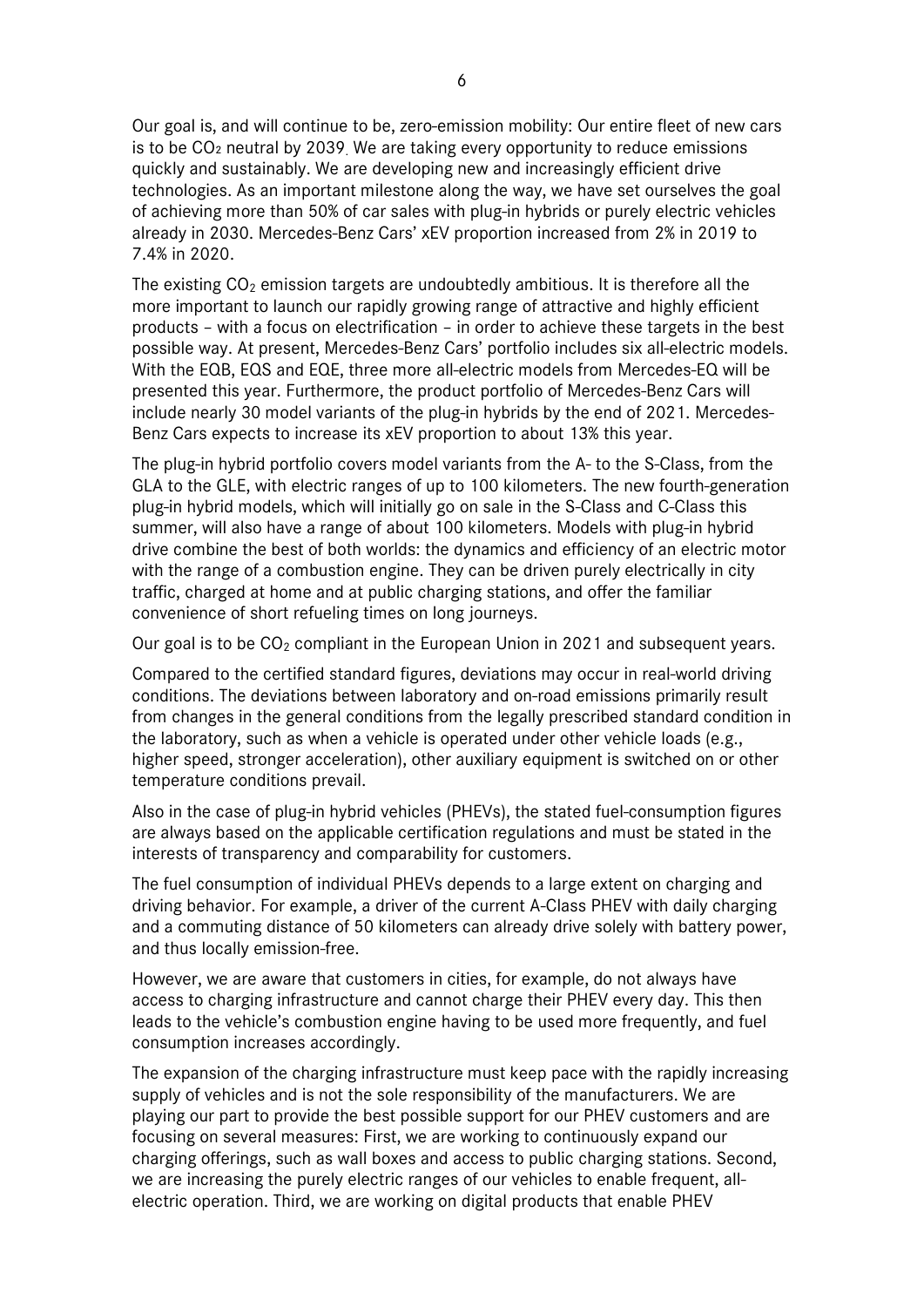customers to transparently compare their fuel consumption with other drivers and improve it individually.

#### Arms exports

Daimler also manufactures military trucks for logistical tasks, but they do not include any armaments. Any protective equipment that might be installed serves to protect the occupants.

For Daimler, the export of vehicles, components and parts in compliance with the law has always been, and continues to be, a fundamental principle of responsible corporate action. Daimler has regulated its own export controls in detail in a Group guideline in order to effectively prevent the risk of violations of export control law, especially with regard to unauthorized exports. We have export control processes that are appropriate and effective and comply with the latest standards.

All legal requirements for military deliveries are the benchmark for our actions. In addition, the German government already applies very strict standards when deciding whether to grant export licenses. Special consideration is given to respect for human rights in the country of destination and end-use. In particular, in accordance with the Political Principles of the German Federal Government, licenses are not granted for the export of war weapons and other armaments if "this is precluded by the internal situation of the country concerned, e.g., in the case of armed internal conflicts and if there is sufficient suspicion of misuse for internal repression or persistent and systematic violations of human rights."

Daimler always follows the political line of the German government, also with transactions involving goods that do not require an export license. Furthermore, in awareness of its corporate and social responsibility, Daimler has installed internal processes for government and government-related transactions with which it carries out its own critical review of such transactions. As a result of these internal review processes, Daimler again rejected several transactions in the 2020 financial year that would have been allowed by applicable law.

## Daimler Art Collection

The Daimler Art Collection comprises approximately 3,000 works of art by about 650 German and international artists.

Daimler Contemporary at Haus Huth in Berlin presents two exhibitions each year, with the exception of the pandemic phase. In addition, the works are shown in changing exhibitions at the Company's sites in Stuttgart, Berlin, Sindelfingen and Marienfelde.

A review determined that divesting all of the art holdings would not have a significant budgetary impact, but would result in a loss of image.

The quality and value of the collection is measured according to the diverse use of the educational offerings and the positive response from a German and international audience.

#### Logistics center at the Hamburg plant

In November 2019, a development planning procedure (B-Plan) was launched between an investor and the City of Hamburg for the expansion of the Mercedes-Benz plant in